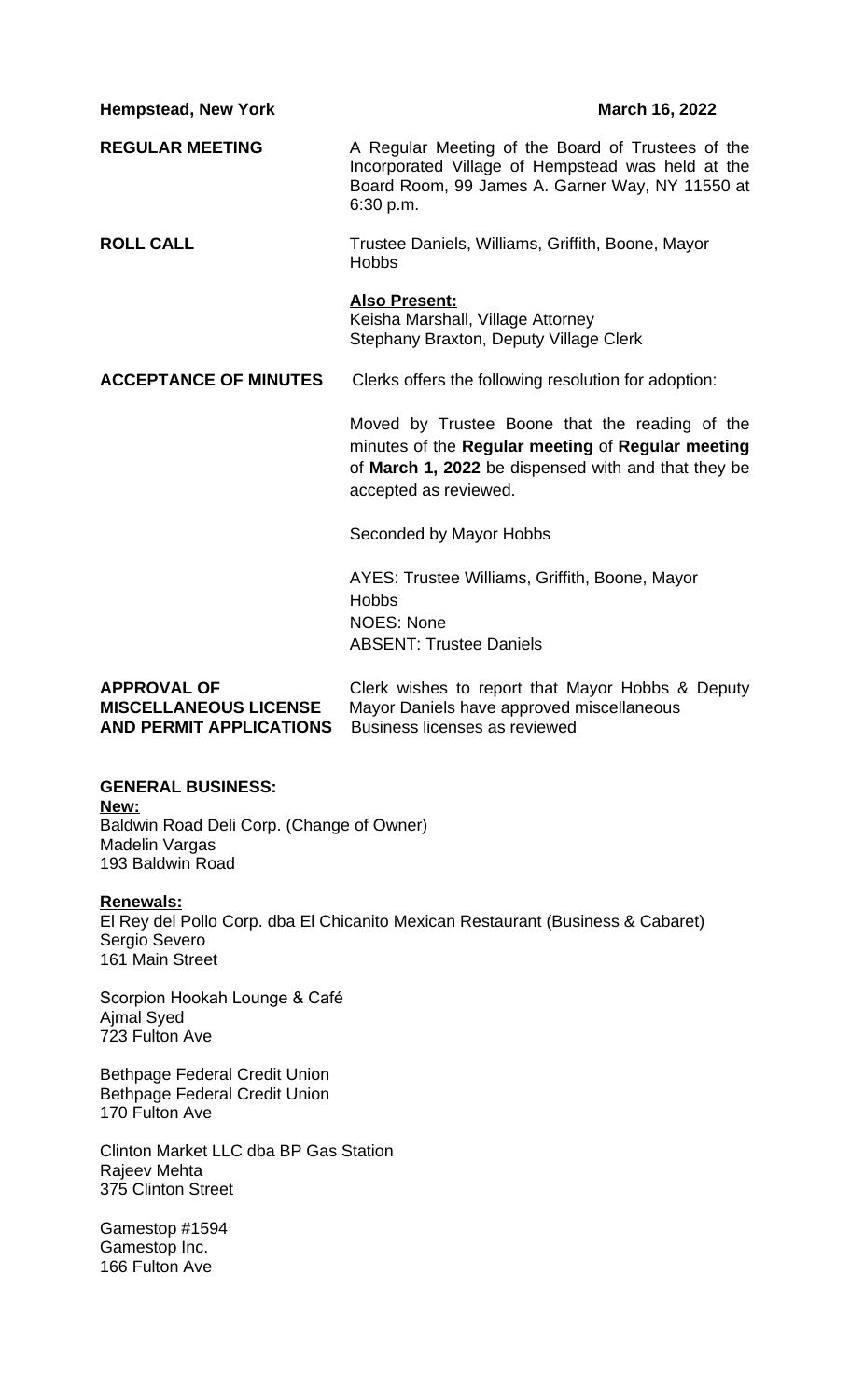El Economico Corp. Agustin Ramirez 131 E. Fulton Ave

Mi Tierra Deli Corp. Nosa Variedades Ana Espinosa **Rosa Rivera** Rosa Rivera 270 Greenwich Street 14 James Burell Ave

#### **Landscaping:**

C. Escobar Landscaping Camilo Escobar 148 Patterson Ave Hempstead 11550

Lopez Landscape Inc. Benancio Lopez 115 Hewlett Street Hempstead 11550

Bautista Landscaping NY Corp. Samuel Bautista 1104 William Street Hewlett

JJ Lawncare & Maintenance Jose DeJesus 63 Southside Ave Freeport 11520

Elvis Lopez Landscape Elvis Lopez Morales 481 South Franklin Street 2F Hempstead 11550

Mejia Landscaping Kelvin R. Mejia 11 Bayview Ave Inwood 11096

Lakeview Cleaning Services Hector Camey 456 Jefferson Ave Rockville Centre 11570

MM Bari Landscaping Inc. Michael Mastroserio 1058 Lydia Dr. Franklin Square 11010

Hernandez Landscaping LLC Irving Hernandez 22 Albermarle Ave Hempstead 11550

Elegante Landscaping Innoved Perez 108 Princeton Street Hempstead 11550

M. Flores Landscaping Mauricio F. Mancia 2104 Franklin Ave East Meadow 11554

Bolanos Landscaping Inc. Oscar S. Bolanos 36 Lincoln Road Hempstead 11550

A Garcia Landscaping Juan A. Garcia 18 Starks Place Lynbrook 11563

Robert Landscaping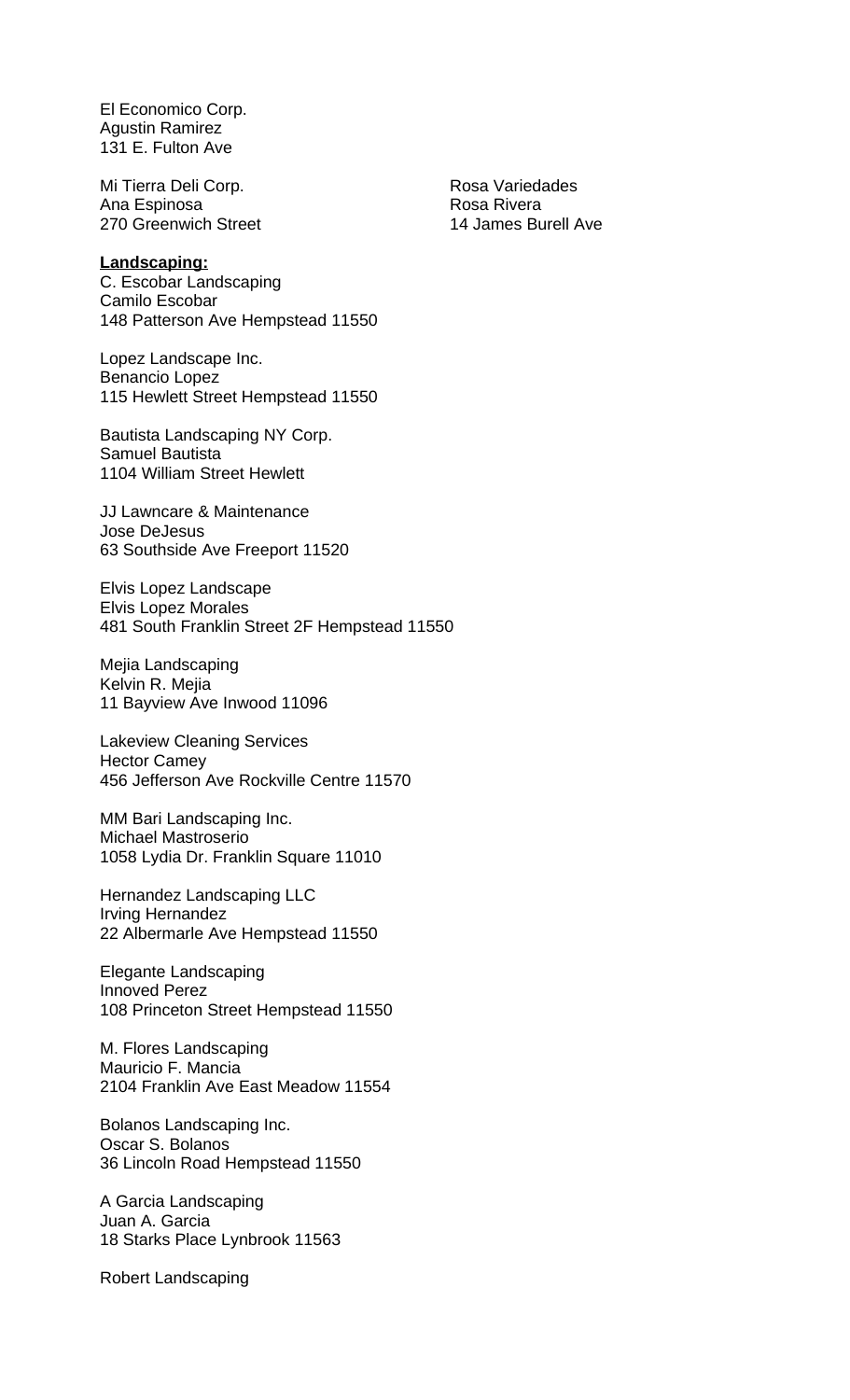Roberto Cubias 36 E. Seaman Ave Freeport 11520

Mario & Aleydi Landscape Aleydi Vasquez 21 South Lerisa St Bethpage 11714

HC Landscaping Hector Castro 271 Washington Ave Roosevelt NY 11575

Joses Lawn Care Corp. Jose Alarco 46 Hill Ave Elmont 11003

GS Landscaping Gilberto Sorto 201 Ruxton Place Uniondale 11553

Mejia & Reyes Landscaping Leandro A. Mejia 2170 Merrick Ave Merrick NY 11566

Albanes Landscaping Carlos Albanes 66 Burnett Street Hempstead 11550

Vera & Zavala Landscaping Pablo Zavala 46 Allers Blvd Roosevelt NY 11575

Acostas Landscaping Inc. Rebecca Escobar 73 Evans Avenue Hempstead 11550

Jose Valle Landscaping Jose D. Valle Mancia 563 Emerson Street Fl 2 Uniondale 11553

Chris's Lawn Service LLC Christian Lynch 26 Ferndale Dr. Hicksville NY 11801

**(OSWEGO OIL SERVICE CORP.)**

**JRS TRIANGLE LLC** Clerks offers the following resolution for adoption

**45 INTERSCTION ST RESOLVED**, that upon the recommendation of **Jacqueline Zore-Smrek**, **Deputy Village Attorney** the Board of Trustees hereby approves the settlement of Tax Certiorari matter with **JRS Triangle LLC (Formerly know Oswego Oil Service Corp.),** for the property known as **45 Intersection Street,** Hempstead, New York in a total of \$7,500.00 for the tax years 2015/16 through 2021/22.

> **WHEREAS**, litigation was instituted against the Incorporated Village of Hempstead in the Supreme Court, County of Nassau, State of New York, under Consolidated Index No. 400030/19, in case entitled "In the Matter of The Application of JRS Triangle LLC (formerly Oswego Oil Service Corp.), Petitioner, against The Board of the Assessors, and/or the Assessor of the Village of Hempstead and The Board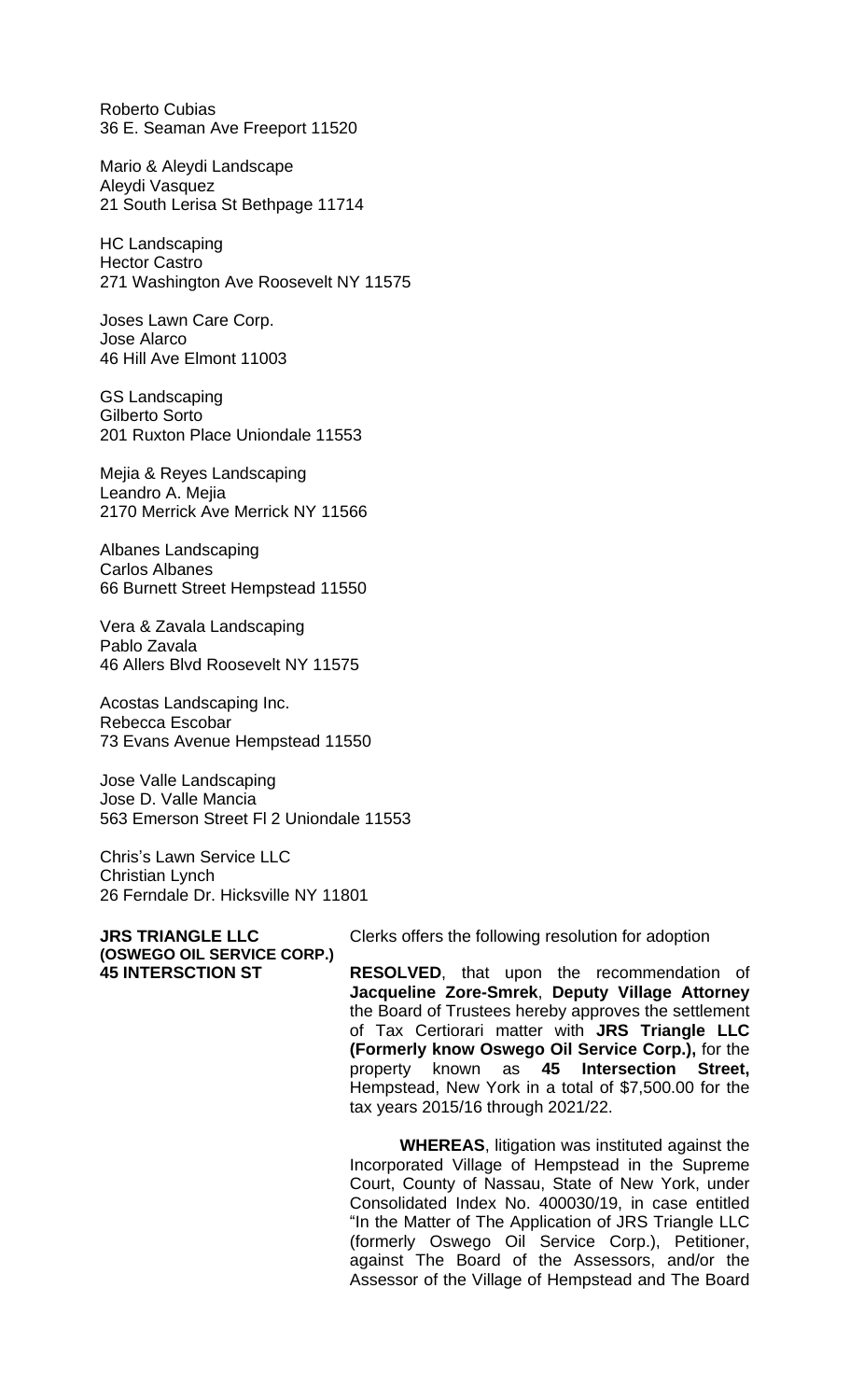of Assessment Review, Respondents" to resolve the issue of the true assessment, both retroactively and prospectively, for the 2015/16 through 2021/22 tax years, for real property tax purposes, for the premises described as Section 34, Block 174, Lots 11-12, known as Intersection Street and 45 Intersection Street, Hempstead, New York 11550; and

**WHEREAS**, by proposed Stipulation of Settlement, subject to the approval of this Board, the Village has agreed to refund to JRS Triangle LLC (formerly Oswego Oil Service Corp.), owner of the property known as Intersection Street and 45 Intersection Street, Hempstead, NY a total of \$7,500.00, to resolve the issue of the true tax assessment for the 2015/16 through 2021/22 tax years, payable in one lump sum payment within 90 days of receipt by the Village of the certified Order and Judgment that effectuates this settlement with verified claim form and proof of payment of taxes for all tax years;

**NOW, THEREFORE, BE IT RESOLVED**, by the Board of Trustees of the Incorporated Village of Hempstead, that the Village refund to JRS Triangle LLC (formerly Oswego Oil Service Corp.), owner of the property known as Intersection Street and 45 Intersection Street, Hempstead, NY, a total of \$7,500.00 to resolve the issue of the true tax assessment for the 2015/16 through 2021/22 tax years, payable in one lump payment within 90 days of receipt by the Village of the certified Order and Judgment that effectuates this settlement with verified claim form and proof of payment of taxes for all tax years; and

**BE IT FURTHER RESOLVED**, that the issue of the prospective tax assessment for the tax years 2022/23, 2023/24 and 2024/25 for Section 34, Block 174, Lot 11, known as Intersection Street, will be \$2,905.00 and that no protest will be filed by JRS Triangle LLC (formerly Oswego Oil Service Corp.), for the tax years 2022/23, 2023/24 and 2024/25; and

**BE IT FURTHER** RESOLVED, that the issue of the prospective tax assessment for the tax years 2022/23, 2023/24 and 2024/25 for Section 34, Block 174, Lot 12, known as 45 Intersection Street, will be \$5,170.00 and that no protest will be filed by JRS Triangle LLC (formerly Oswego Oil Service Corp.), for the tax years 2022/23, 2023/24 and 2024/25; and

**BE IT FURTHER RESOLVED**, that refund interest is waived unless payment of the refund is delinquent; and

**BE IT FURTHER RESOLVED**, that, upon payment of the total refund, the certiorari tax proceedings brought on behalf of JRS Triangle LLC (formerly Oswego Oil Service Corp.), owner of the property known as Intersection Street and 45 Intersection Street, Hempstead, New York 11550, for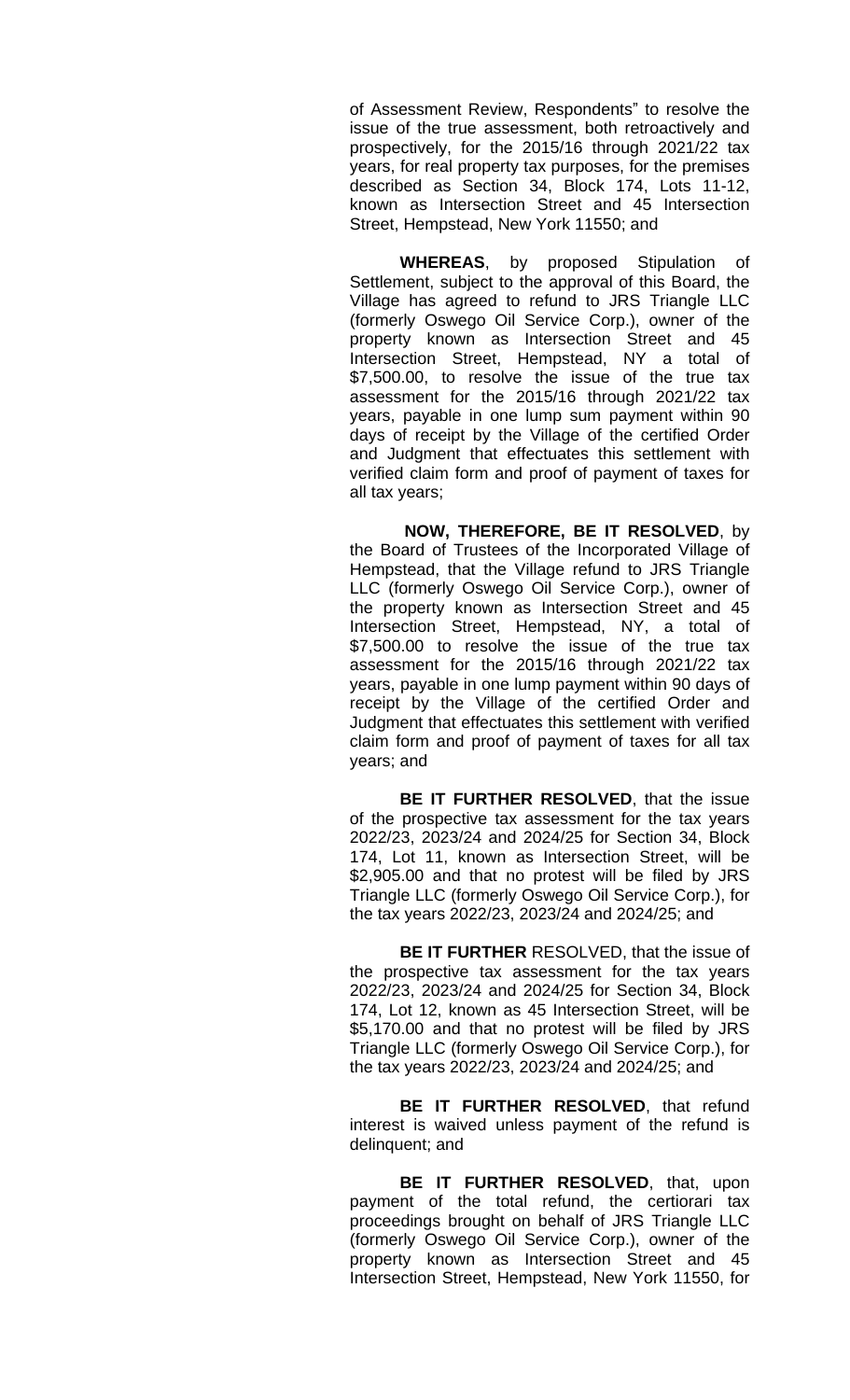the tax years 2015/16 through 2021/22, shall be discontinued with prejudice and that no costs or disbursements shall be awarded to either party; and

**BE IT FURTHER RESOLVED**, that the Office of the Village Attorney is authorized to execute a Stipulation of Settlement and any related documents consistent with this Resolution.

Moved by Trustee Boone Seconded by Trustee Williams

AYES: Trustee Williams, Griffith, Boone, Mayor **Hobbs** NOES: None ABSENT: Trustee Daniels

**1 VAN COTT AVE**

**MMC 5, INC** Clerks offers the following resolution for adoption

**RESOLVED**, that upon the recommendation of **Jacqueline Zore-Smrek**, **Deputy Village Attorney** the Board of Trustees hereby approves the settlement of Tax Certiorari matter with **MMC 5, Inc.** for the property known as **1 Van Cott Ave.** Hempstead, New York in a total of \$12,000.00 for the tax years 2017/18 through 2021/22.

**WHEREAS,** litigation was instituted against the Incorporated Village of Hempstead in the Supreme Court, County of Nassau, State of New York, under Consolidated Index No. 403116/20, in case entitled "In the Matter of MMC 5, Inc., Petitioner, against The Board of Assessors and/or the Assessor of the Village Hempstead and the Board of Assessment Review, Respondents" to resolve the issue of the true assessment, both retroactively and prospectively, for the 2017/18 through 2021/22 tax years, for real property tax purposes, for the premises described as Section 34, Block 200, Lots 445-447, known as 1 Van Cott Avenue, Hempstead, New York 11550; and

**WHEREAS**, by proposed Stipulation of Settlement, subject to the approval of this Board, the Village has agreed to refund to MMC 5, Inc., owner of property known as 1 Van Cott Avenue, Hempstead, NY, a total of \$12,000.00, to resolve the issue of the true tax assessment for the 2017/18 through 2021/22 tax years, payable within 90 days of receipt by the Village of the certified Order and Judgment that effectuates this settlement with verified claim form and proof of payment of taxes for all tax years;

**NOW, THEREFORE, BE IT RESOLVED**, by the Board of Trustees of the Incorporated Village of Hempstead, that the Village refund to MMC 5, Inc., owner of property known as 1 Van Cott Avenue, Hempstead, NY, a total of \$12,000.00, to resolve the issue of the true tax assessment for the 2017/18 through 2021/22 tax years, payable within 90 days of receipt by the Village of the certified Order and Judgment that effectuates this settlement with verified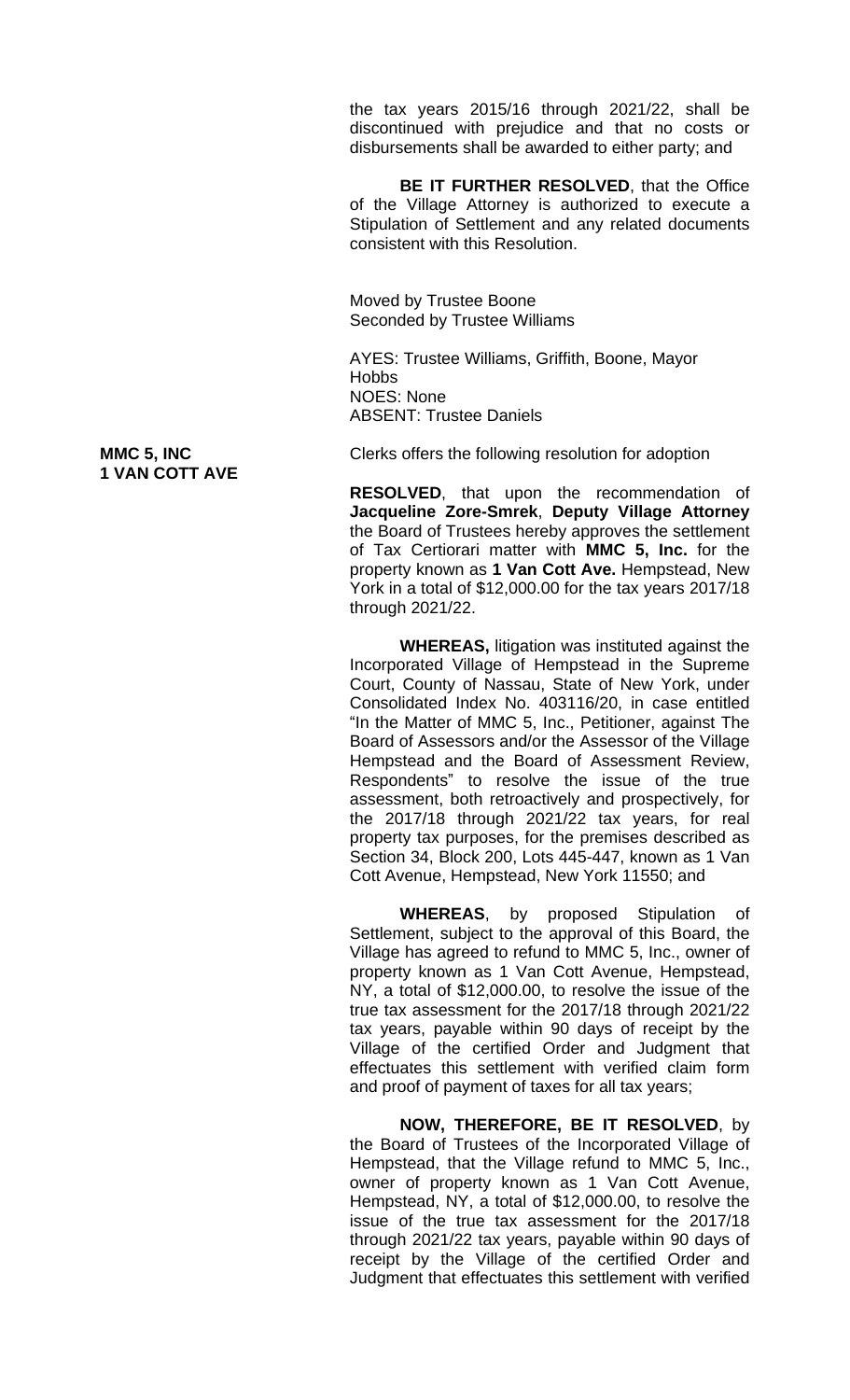claim form and proof of payment of taxes for all tax years; and

**BE IT FURTHER RESOLVED**, that, upon payment of the total refund, the certiorari tax proceedings brought on behalf of MMC 5, Inc., owner of property known as 1 Van Cott Avenue, Hempstead, New York 11550, for the tax years 2017/18 through 2021/22, shall be discontinued with prejudice and that no costs or disbursements shall be awarded to either party; and

**BE IT FURTHER RESOLVED**, that the issue of the prospective tax assessment for the tax years 2022/23, 2023/24, and 2024/25 will be \$10,830.00 and that no protest will be filed by MMC 5, Inc., owner of property known as 1 Van Cott Avenue, Hempstead, NY, for the tax years 2022/23, 2023/24, and 2024/25; and

**BE IT FURTHER RESOLVED**, that refund interest is waived unless payment of the refund is delinquent; and

**BE IT FURTHER RESOLVED**, that the Office of the Village Attorney is authorized to execute a Stipulation of Settlement and any related documents consistent with this Resolution.

Moved by Trustee Boone Seconded by Trustee Griffith

AYES: Trustee Williams, Griffith, Boone, Mayor **Hobbs** NOES: None ABSENT: Trustee Daniels

**BOND RESOLUTION** Clerks offers the following resolution for adoption

**RESOLVED**, that upon the recommendation of **Joe Gill, Village Treasurer** the Board of Trustees hereby approves the bond resolution authorizing the construction of improvements to various roads in the Village, stating the estimating maximum cost thereof is \$7,000,000, appropriating said amount for such purpose, and authorizing the issuance of bonds in the principal amount of \$7,000,000 to finance said appropriation.

Moved by Trustee Boone Seconded by Trustee Griffith

AYES: Trustee Daniels, Williams, Griffith, Boone, Mayor Hobbs NOES: None

**WESTBURY**

**VILLAGE OF OLD** Clerks offers the following resolution for adoption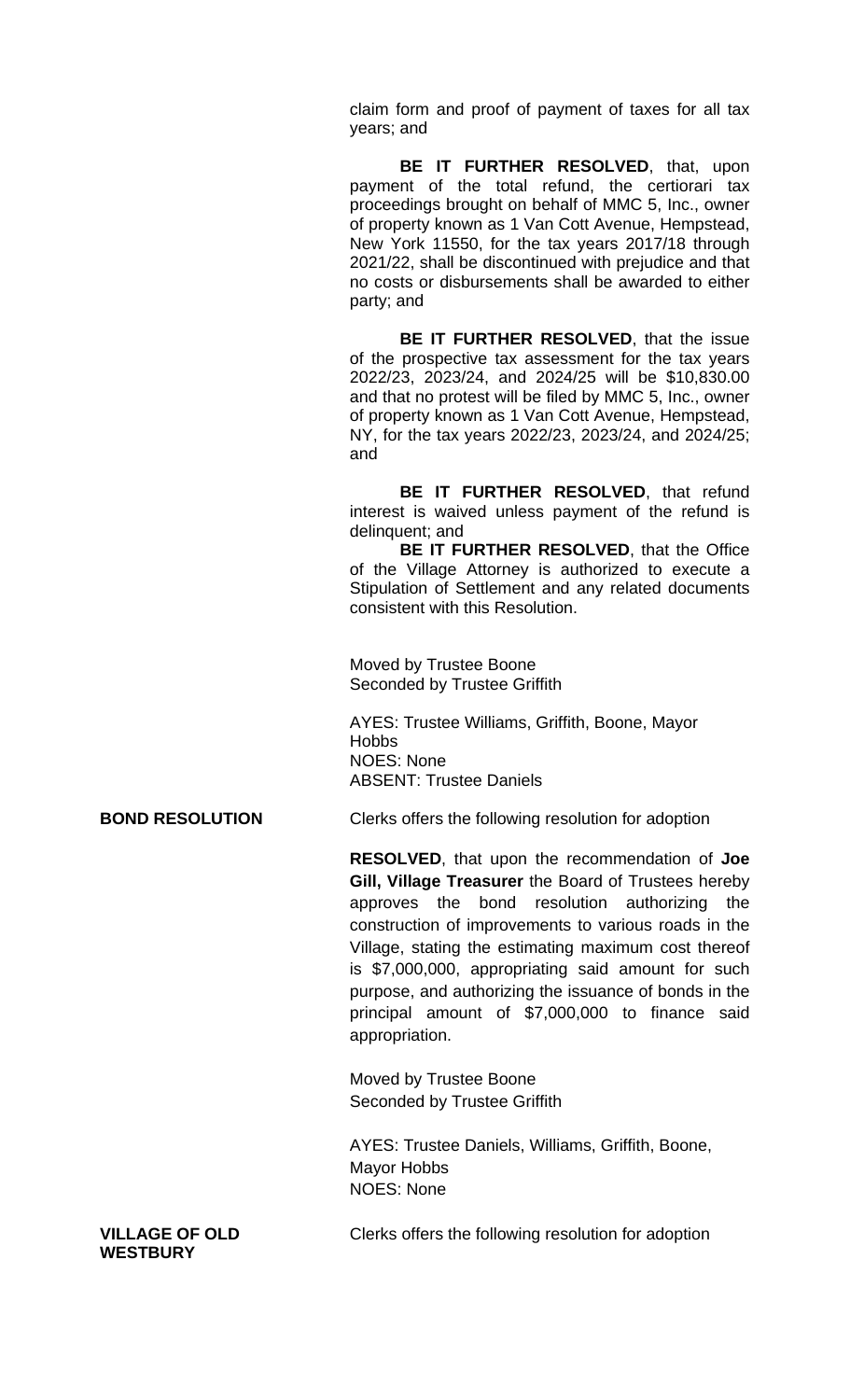**RESOLVED**, that upon the recommendation of **Keisha Marshall, Village Attorney** that the Board of Trustees hereby approves to enter into an agreement with the Village of Old Westbury, 1 Store Hill Road., Westbury, New York 11568 to utilize the Village of Hempstead Police Department Outdoor Firing Range commencing January 1, 2022 and expiring on December 31, 2023.

Moved by Trustee Boone Seconded by Trustee Daniels

AYES: Trustee Daniels, Williams, Griffith, Boone, Mayor Hobbs NOES: None

**FRONTIER COLLISION** Clerks offers the following resolution for adoption

**RESOLVED** that upon the recommendation of **Keisha Marshall, Village Attorney** that the Mayor and Board of Trustees hereby approves to enter into an agreement with Frontier Collision, 174 N. Franklin St., Hempstead, New York, 11550, to utilize thirteen (13) parking spaces, located in Parking Field #9 from June 1, 2022, through May 31, 2024.

Moved by Trustee Boone Seconded by Trustee Griffith

AYES: Trustee Daniels, Williams, Griffith, Boone, Mayor Hobbs NOES: None

### **OUR LADY OF LORETTO** Clerks offers the following resolution for adoption

**RESOLVED**, that upon the recommendation of **Patricia Perez**, **Village Clerk** the Board of Trustees hereby approves for **Our Lady of Loretto** to hold its annual Stations of the Cross on Good Friday, **April 15, 2022,** from 12:00 noon to 3:00 p.m. The procession will leave the Church parking lot and proceed onto Henry Street, along Thorne Avenue, onto William Street, Gladys Avenue, back to Henry Street to Church parking lot. Said permission is contingent upon compliance with the rules and regulations of the Hempstead Police Department and all liability in connection with these activities and observance of the Code of the Village of Hempstead; the filing of all appropriate insurance as determined by the Board herein; and indemnification and the execution of a hold harmless agreement on such terms and conditions as may be acceptable to the Village Attorney.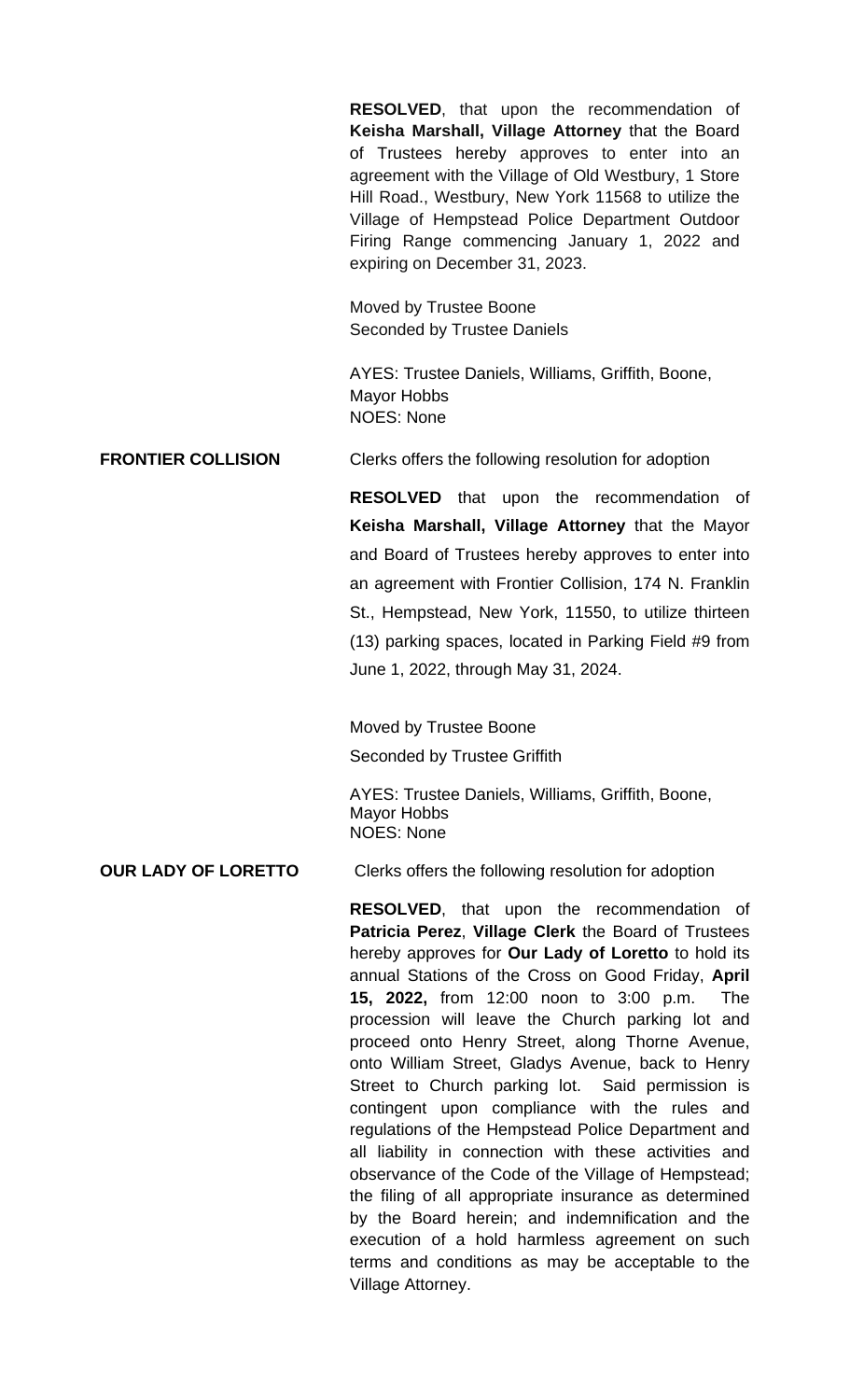Moved by Trustee Boone

Seconded by Trustee Daniels

AYES: Trustee Daniels, Williams, Griffith, Boone, Mayor Hobbs NOES: None

### **HISPANA CORP.**

**LOS AMIGOS DELI BODEGA** Clerks offers the following resolution for adoption

**WHEREAS**, The Village Clerk denied the business License for business known as Los Amigos Deli Bodega Hispana Corp., 156-158 Main St., Hempstead, N.Y. 11550, pursuant to Section 86-5 of the Village Code.

**WHEREAS**, it has come to the Village's attention that Los Amigos Deli Bodega Hispana Corp. conducting business at 156-158 Main St., Hempstead, N.Y. 11550, appeals the Village Clerk's denial pursuant section 86-10 of the Village of Hempstead Code.

### **THE VILLAGE CLERK**

**HEREBY SCHEDULES** a public hearing to be held on the **5th** day of **April 2022** at **6:15 p.m**. at Hempstead Village Hall, 99 James A. Garner Way, Hempstead, New York, to consider denial of the Business License application to Los Amigos Deli Bodega Hispana Corp. by the Incorporated Village of Hempstead.

Moved by Trustee Boone

Seconded by Trustee Daniels

AYES: Trustee Daniels, Williams, Griffith, Boone, Mayor Hobbs NOES: None

## **2022/2023**

**TENTATIVE BUDGET** Clerks offers the following resolution for adoption

**RESOLVED**, that upon the recommendation of **Joe Gill**, **Village Treasurer**, that the Board of Trustees hereby authorizes pursuant to Section 5-508 of the Village Law that on **Monday, April 11, 2022,** at **5:30 pm**. a Public Hearing shall be held at Village Hall, 99 James A. Garner Way, Hempstead, NY 11550 on the Tentative Budget for the **2022/2023** fiscal year.

Moved by Trustee Boone Seconded by Trustee Daniels

AYES: Trustee Daniels, Williams, Griffith, Boone, Mayor Hobbs NOES: None

**WORKER'S COMPENSATION** Clerks offers the following resolution for adoption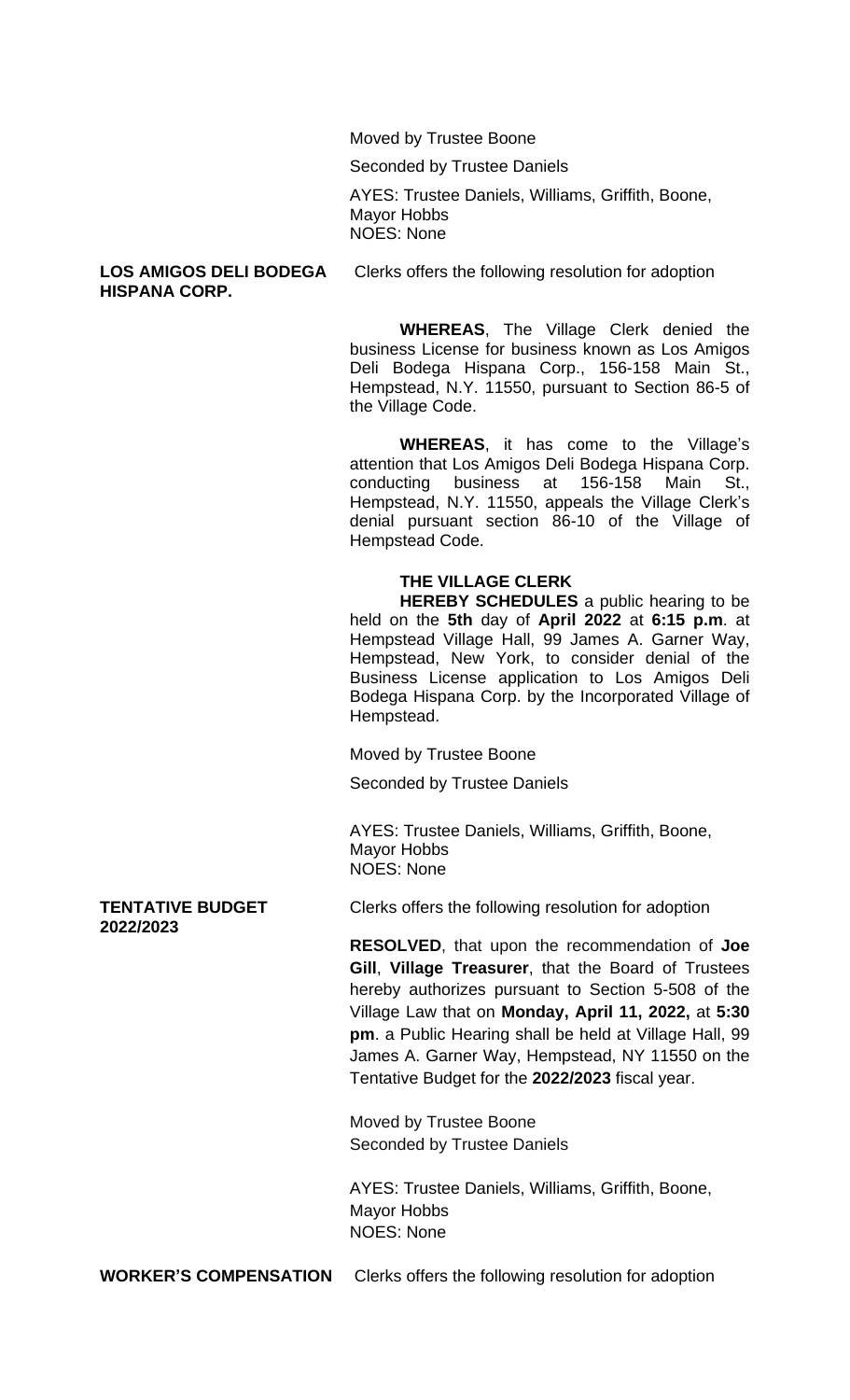**CLAIM**

**RESOLVED**, that upon the recommendation of **Gary Woo**, Deputy Village Treasurer, the Board of Trustees approves to settle the Worker's Compensation claim in a total amount of \$11,690.84 **be ratified**

Moved by Trustee Boone Seconded by Trustee Williams

AYES: Trustee Daniels, Williams, Griffith, Boone, Mayor Hobbs NOES: None

# **REQUREMENTS - MOTOR**

**WAIVING OF RESIDENCY** Clerks offers the following resolution for adoption:

**EQUIPMENT OPERATOR TRAINEE** Moved by Trustee Williams that the provisions of Local Law #1-1980, entitled Residency Requirements for certain Village employees are hereby waived for the following employee due to the special requirements needed to fill the position of **Motor Equipment Operator Trainee** for the Incorporated Village of Hempstead:

Darrell Howell

Seconded by Trustee Griffith

AYES: Trustee Daniels, Williams, Griffith, Boone, Mayor Hobbs NOES: None

**DARRELL HOWELL** Clerks offers the following resolution for adoption:

**RESOLVED**, that upon the recommendation Frank Germinaro, Director of Public Works, the Mayor hereby appoint and/or approve the following to the position of Motor Equipment Operator Trainee for the Incorporated Village of Hempstead.

**Name Base Salary Department/Title/Grade Base Salary<br>Darrell Howell <b>DPW** – Street Department \$55,559, vr DPW – Street Department \$55,559, yr *(New Hire)* Motor Equipment Operator Trainee upon CS approval  *Grade 107/0 N*

Moved by Trustee Boone Seconded by Trustee Daniels

AYES: Trustee Daniels, Williams, Griffith, Boone, Mayor Hobbs NOES: None

**BRANDON JOHNSON** Clerks offers the following resolution for adoption:

**RESOLVED**, that upon the recommendation Frank Germinaro, Director of Public Works, the Mayor hereby appoint and/or approve the following to the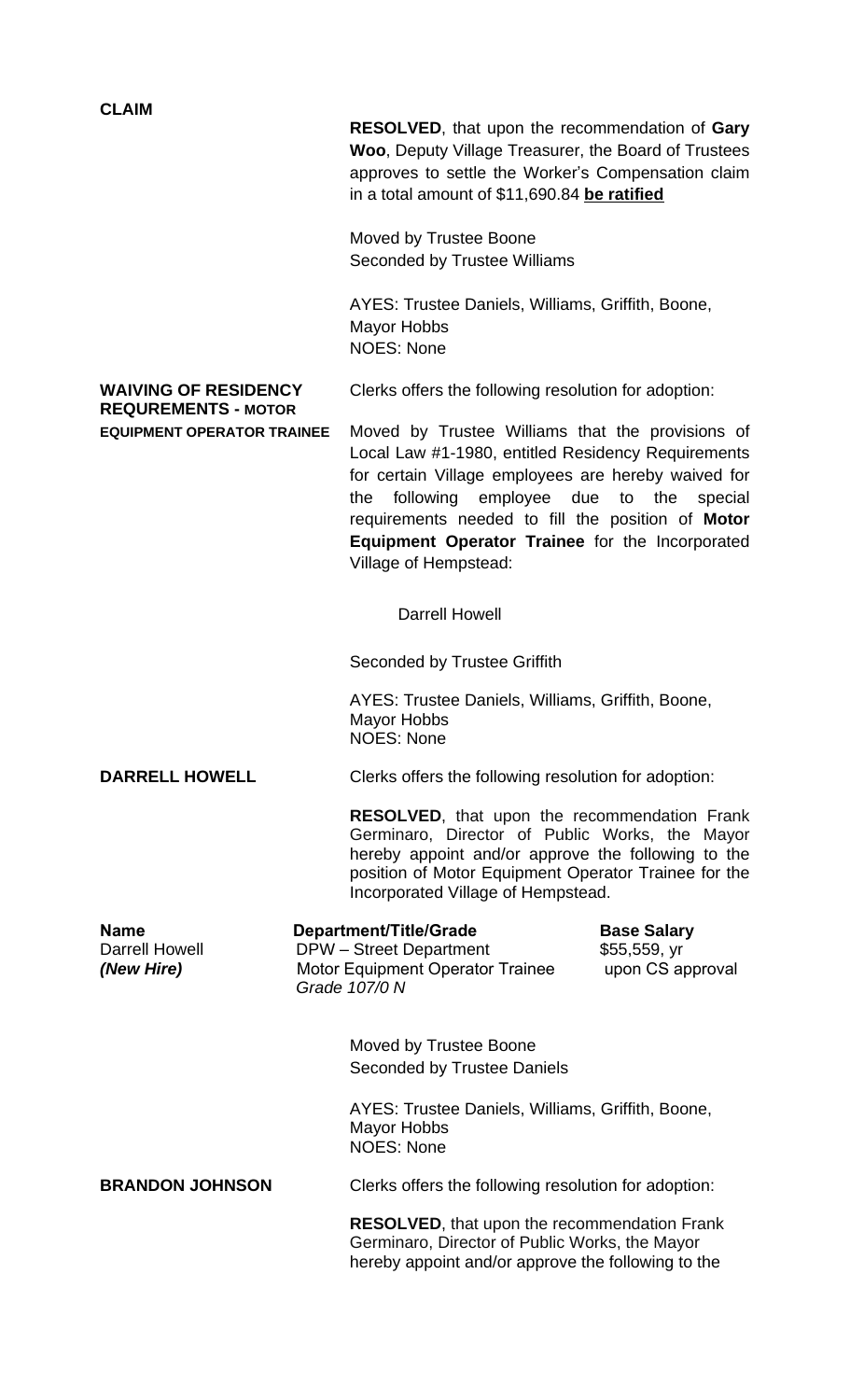position of Motor Equipment Operator Trainee for the Incorporated Village of Hempstead.

| <b>Name</b><br><b>Brandon Johnson</b><br>(New Hire)                          | Department/Title/Grade<br><b>DPW</b> – Street Department<br>Motor Equipment Operator Trainee<br>Grade 107/0 N                                                                                                       | <b>Base Salary</b><br>\$55,559, yr<br>upon CS<br>approval                                                                                                                                                                                         |  |
|------------------------------------------------------------------------------|---------------------------------------------------------------------------------------------------------------------------------------------------------------------------------------------------------------------|---------------------------------------------------------------------------------------------------------------------------------------------------------------------------------------------------------------------------------------------------|--|
|                                                                              | Moved by Trustee Boone<br>Seconded by Trustee Griffith                                                                                                                                                              |                                                                                                                                                                                                                                                   |  |
|                                                                              | <b>Mayor Hobbs</b><br><b>NOES: None</b>                                                                                                                                                                             | AYES: Trustee Daniels, Williams, Griffith, Boone,                                                                                                                                                                                                 |  |
| <b>GREGORY BUMPASS</b>                                                       |                                                                                                                                                                                                                     | Clerks offers the following resolution for adoption:                                                                                                                                                                                              |  |
|                                                                              | Hempstead.                                                                                                                                                                                                          | <b>RESOLVED, that upon the recommendation George</b><br>Sandas, Supt. Of Recreation, the Mayor hereby<br>appoint and/or approve the following to the position of<br>Recreation Attendant for the Incorporated Village of                          |  |
| <b>Name</b><br><b>Gregory Bumpass</b><br>$(PT-FT)$                           | Department/Title/Grade<br>Recreation<br><b>Recreation Attendant</b>                                                                                                                                                 | <b>Base Salary</b><br>\$53,129 yr<br>upon CS                                                                                                                                                                                                      |  |
|                                                                              | Grade 105/0 N                                                                                                                                                                                                       | approval                                                                                                                                                                                                                                          |  |
|                                                                              | Moved by Trustee Boone<br><b>Seconded by Trustee Griffith</b>                                                                                                                                                       |                                                                                                                                                                                                                                                   |  |
|                                                                              | AYES: Trustee Daniels, Williams, Griffith, Boone,<br>Mayor Hobbs<br><b>NOES: None</b>                                                                                                                               |                                                                                                                                                                                                                                                   |  |
| <b>CHAPTER 65-5, COLOR</b><br><b>CODING OF SIAMESE</b><br><b>CONNECTIONS</b> |                                                                                                                                                                                                                     | Clerks offers the following resolution for adoption:                                                                                                                                                                                              |  |
|                                                                              | was held on March 1, 2022                                                                                                                                                                                           | RESOLVED, that upon the recommendation of<br>Keisha Marshall, Village Attorney, the Board of<br>Trustees hereby approve amending Chapter 65-5,<br>Color coding of Siamese connections to the<br>Hempstead Village Code for which a public hearing |  |
|                                                                              | Moved by Trustee Boone                                                                                                                                                                                              | <b>Seconded by Trustee Daniels</b>                                                                                                                                                                                                                |  |
|                                                                              | AYES: Trustee Daniels, Williams, Griffith, Boone,<br><b>Mayor Hobbs</b><br><b>NOES: None</b>                                                                                                                        |                                                                                                                                                                                                                                                   |  |
| <b>CHECK WARRANT</b>                                                         |                                                                                                                                                                                                                     | Clerks offers the following resolution for adoption:                                                                                                                                                                                              |  |
|                                                                              | <b>RESOLVED, that upon the recommendation of Joe</b><br>Gill, Village Treasurer all meeting bills, audited by<br>the Board of Trustees on check warrant dated March<br>16, 2022 be approved as previously reviewed. |                                                                                                                                                                                                                                                   |  |